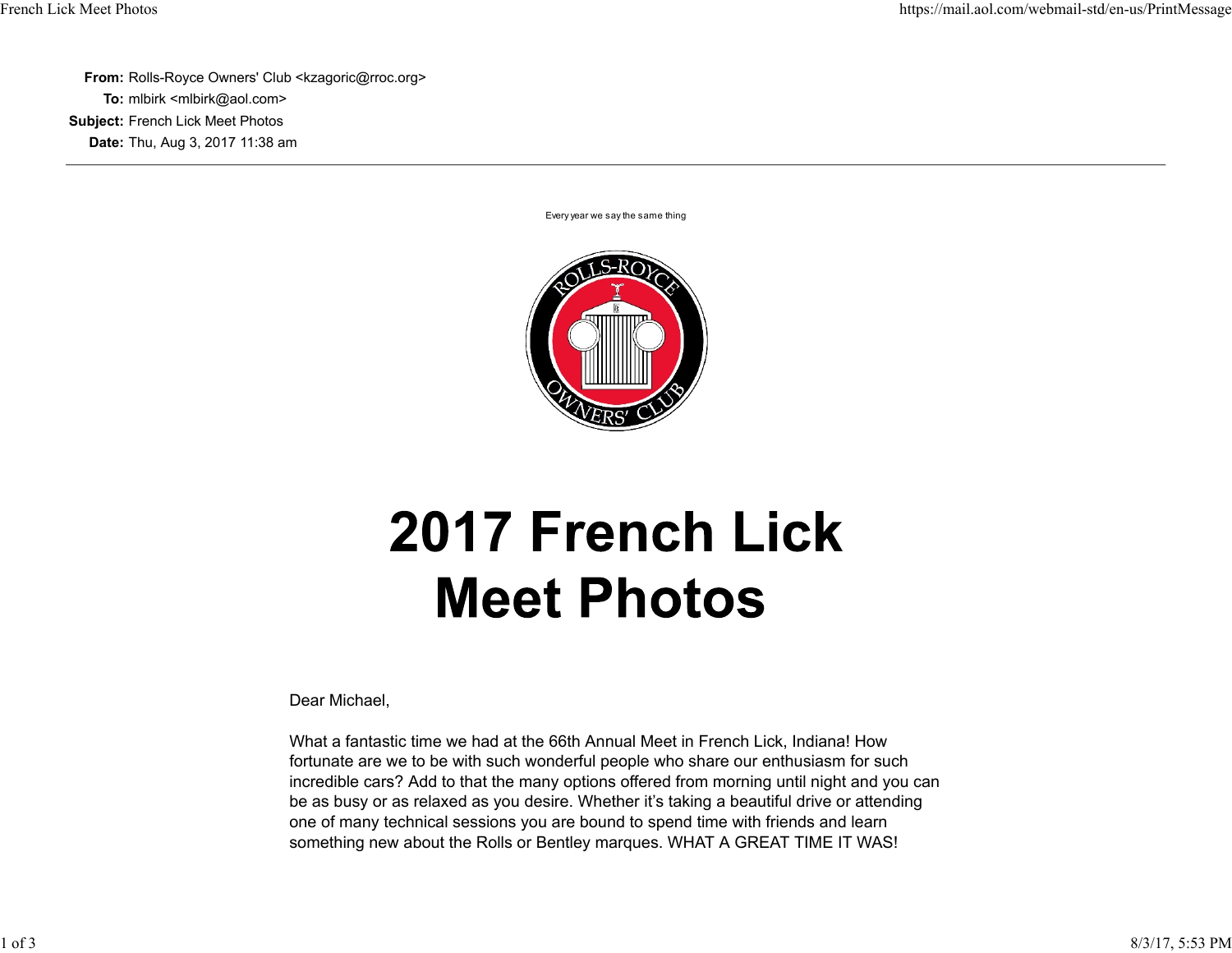**Photographs from the Meet are now posted online!** 

## **French Lick Meet Photos**

- Click on "See your photos from recent events" (A new window will open...)
	- **Select: 6/24/2017** 2017 Rolls-Royce Owners' Club 66th Annual Meet French Lick

 $\bullet$ 

Upon entering the site you will have a choice of Galleries – each has categories to help you zero in on what you are interested in seeing.

TIP: There are *a lot* of photographs! Create your own "Favorites Folder"; this makes viewing the photographs you are interested in quick and easy.

○ Questions? Special Requests? Just give us a call or send an email.....we're here to help!

## **Our work supports some very special groups:**

**Thank you** to the dedicated **Staff of RROC and the Foundation** who support each Club member by attending to the day-to-day operation of our organization.

**Thank you** to the team of **RROC Judges** who work so hard to evaluate, review and judge all the beautiful cars in a fair and impartial manner.

**Thank you** to **The Flying Lady Staff** who strive to give you the best information and highest quality publication as they chronicle the Rolls-Royce and Bentley marques.

Every year these groups come together to work alongside the Meet Chairs to produce the Annual Meet. This year a special thank you to Meet Chairs Michael Ozment and Marlyn Coomes who organized an incredible team of volunteers, planned once-in-a-lifetime opportunities and events, took us on incredibly beautiful roadways and made us add another location to our list of "places we must see again". As always, there was too much to do and too little time.

Last but not least, thank you to all the members for allowing us the opportunity to photograph you and your cars. It is your enthusiasm and your dedication which keeps these cars held in the highest regard and makes us proud to be members of RROC.